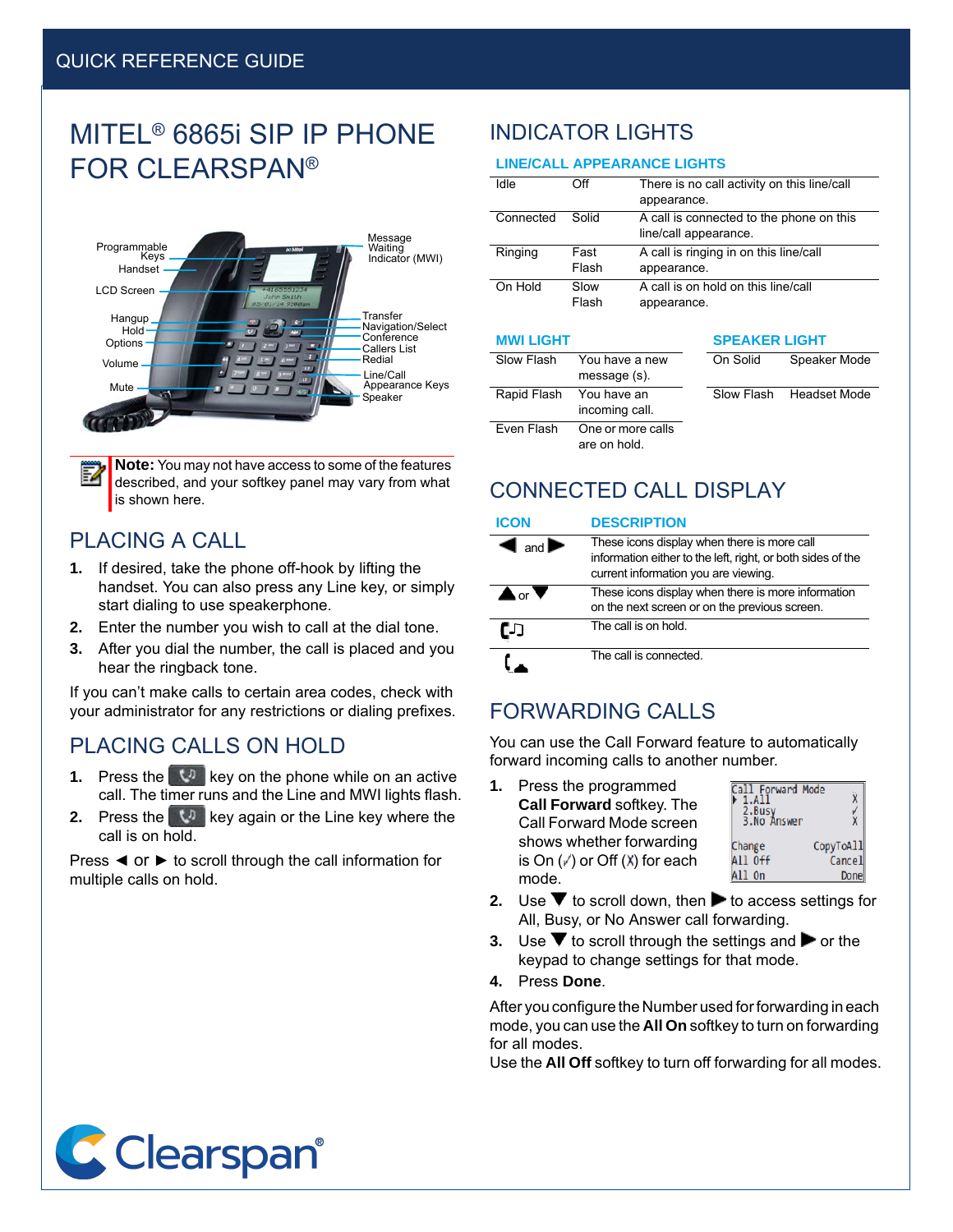## USING THE REDIAL LIST

You can access a list of the last 100 numbers you called from your phone. The list provides the number dialed, the name (if known), and the date/time the number was dialed.

#### REDIAL FROM THE REDIAL LIST

- **1.** Press the programmed **t** Redial softkey.
- **2.** Use **▲** and ▼ to scroll through the entries.
- **3.** To dial a number from the list, press **the figure in the set of the set of the set of the set of the set of the set of the set of the set of the set of the set of the set of the set of the set of the set of the set of** handset, or press any Line key.

#### DELETE REDIAL LIST ENTRIES

- **1.** Press the **A** Redial softkey.
- **2.** Scroll to the entry, and then press **Delete**.
- **3.** Press **Delete** again to delete only the one selected entry, or press **Delete All** to delete all entries in the list.

### TRANSFERRING CALLS

You can use the Transfer feature to transfer an active call from your phone to another phone.

- **1.** Press the programmed **T** Transfer softkey.
- **2.** Press ► and enter the number of the destination party.
- **3.** To consult with the destination party, wait for the party to answer, and announce the transfer. To complete the transfer, press **Transfer** again or **hang up.** "Call Transferred" appears on the phone display. To cancel the transfer before the destination party answers, press ◄ **Cancel**.

### MUTING A CALL

You can mute the handset, headset, or speakerphone.

Press to switch mute on or off. When you activate mute, you cannot be heard on an active call or on a conference, and the  $k$  key light is on.

### USING THE SPEAKERPHONE

- To dial using handsfree, simply start dialing the number to call, or press  $\Box$  and then enter a number at the dial tone.
- To answer a call on your phone using handsfree, press **For** or the line/call appearance key.
- When using the handsfree speakerphone, press disconnect the call.
- When handsfree is on, the speaker light is on.

### ADJUSTING THE VOLUME

- To adjust the volume at which you hear the other parties, press the volume up/down buttons while on a call.
- To adjust the phone's ringer volume, press the volume up/down buttons when you are not on a call.

## CUSTOMIZING YOUR PHONE

Use the **Options** menu to access settings such as Ring Tones, Time and Date, Speed Dial, Phone Status, Restart, and Lock.

**Note:** Consult with your administrator before changing Ø any phone settings using the Options menu.

- **1.** Press **C Options** on the phone. A menu displays.
- **2.** Press the ▲ and ▼ keys to view the different options.
- **3.** Press **Select, ► Enter, or the corresponding number** to select an option.
- **4.** Make the desired changes.
- **5.** Press **Select**, ► **Set**, or ► **Done** to save the changes.
- **6.** Press **♦ Options**, ◄, or **the detect** to exit.

### USING THE PROGRAMMED SOFTKEYS

The programmable softkeys can be configured for various functions such as Callers List, Redial, Transfer, Voicemail, Conference, and Do Not Disturb. For information about softkey functions not described in this document, refer to the *6865i SIP IP Phone User Guide for Clearspan*, or contact your administrator.

### USING THE CALLERS LIST

You can access a list of up to 200 incoming calls. The list provides the calling number, the name (if known), and the date/time the call was received. Viewing the Callers List clears the phone's Missed Calls display.

#### ACCESS CALLER'S LIST

- **1.** Press the programmed **Callers List** softkey.
- **2.** Use ▲ and ▼ to scroll through the Callers List entries.
	- Indicates a missed call.  $\blacksquare$  Indicates an answered call. **N** indicates a new missed call.
- **3.** To dial a caller from the list, press **TANN**, lift the handset, or press a Line key.
- **4.** Press **to exit the Callers List.**

#### DELETE CALLER'S LIST ENTRIES

- To delete the entire list, press **Delete** and then **Delete All**.
- To delete an individual entry, use  $\triangle$  and  $\nabla$  to scroll to the entry. Then press the **Delete** key twice to delete the entry.

### ACCESSING VOICEMAIL

The Message Waiting Indicator on the phone flashes when you have a new voicemail message. Press the programmed **Voicemail** key to call into your Voicemail system.